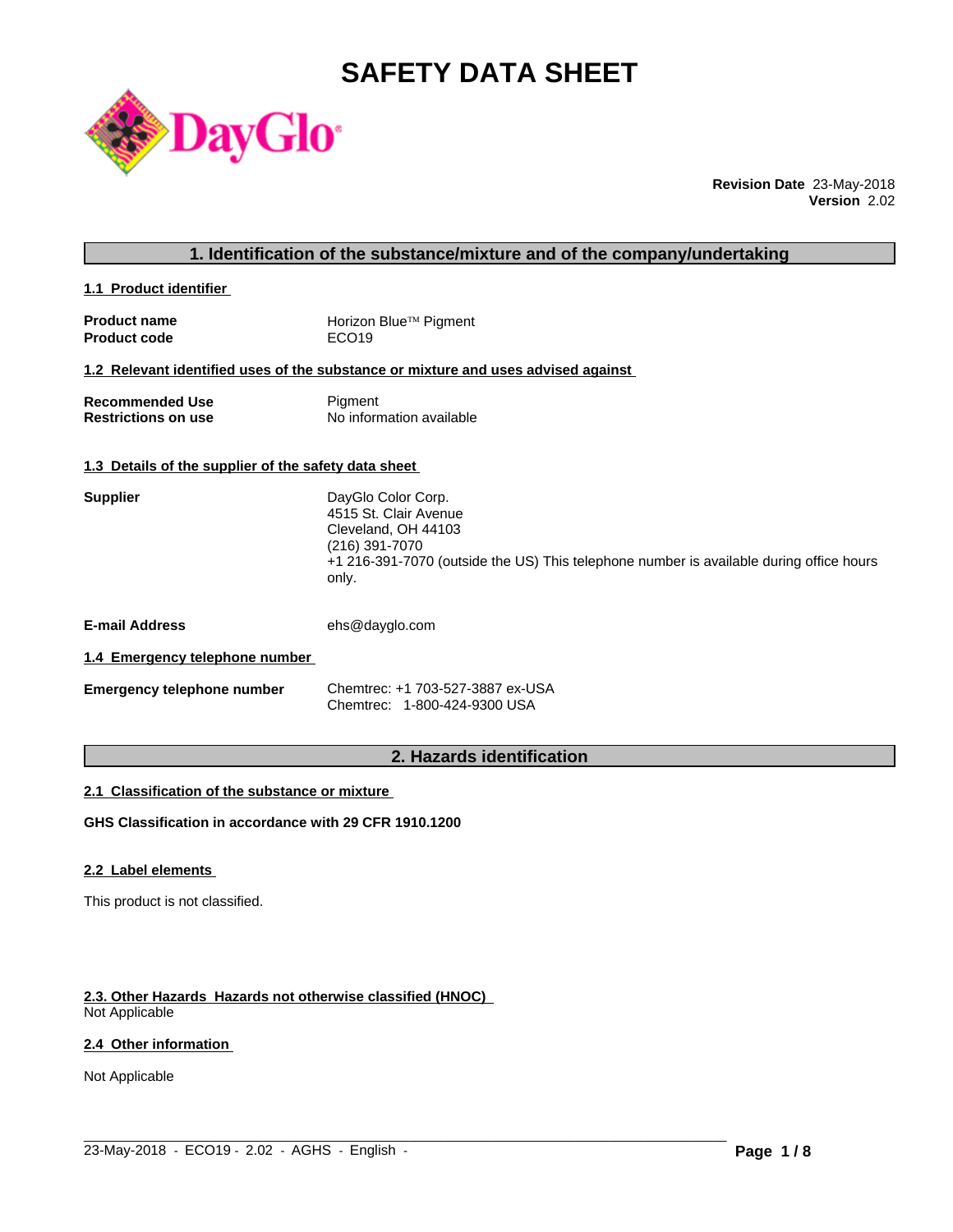**Unknown Acute Toxicity** < 1% of the mixture consists of ingredient(s) of unknown toxicity

 $\overline{\phantom{a}}$  ,  $\overline{\phantom{a}}$  ,  $\overline{\phantom{a}}$  ,  $\overline{\phantom{a}}$  ,  $\overline{\phantom{a}}$  ,  $\overline{\phantom{a}}$  ,  $\overline{\phantom{a}}$  ,  $\overline{\phantom{a}}$  ,  $\overline{\phantom{a}}$  ,  $\overline{\phantom{a}}$  ,  $\overline{\phantom{a}}$  ,  $\overline{\phantom{a}}$  ,  $\overline{\phantom{a}}$  ,  $\overline{\phantom{a}}$  ,  $\overline{\phantom{a}}$  ,  $\overline{\phantom{a}}$ 

# **3. Composition/Information on Ingredients**

#### **Substance Mixture**

This material is not considered hazardous by the OSHA Hazard Communication Standard (29 CFR 1910.1200).

The exact percentage (concentration) of composition has been withheld as a trade secret.

|                                                                    | 4. First aid measures                                                                                                                                                                                                   |
|--------------------------------------------------------------------|-------------------------------------------------------------------------------------------------------------------------------------------------------------------------------------------------------------------------|
| <b>Description of first-aid measures</b><br>4.1                    |                                                                                                                                                                                                                         |
| <b>General advice</b>                                              | No information available.                                                                                                                                                                                               |
| Eye contact                                                        | Immediately flush with plenty of water. After initial flushing, remove any contact lenses and<br>continue flushing for at least 15 minutes. Keep eye wide open while rinsing. If symptoms<br>persist, call a physician. |
| <b>Skin contact</b>                                                | Immediate medical attention is not required. Wash off with soap and water.                                                                                                                                              |
| <b>Inhalation</b>                                                  | Immediate medical attention is not required. Move to fresh air.                                                                                                                                                         |
| Ingestion                                                          | Do NOT induce vomiting. Drink plenty of water. Consult a physician.                                                                                                                                                     |
|                                                                    | 4.2 Most important symptoms and effects, both acute and delayed                                                                                                                                                         |
| <b>Symptoms</b>                                                    | See Section 2.2, Label Elements and/or Section 11, Toxicological effects.                                                                                                                                               |
|                                                                    | 4.3 Indication of any immediate medical attention and special treatment needed                                                                                                                                          |
| Notes to physician                                                 | Treat symptomatically.                                                                                                                                                                                                  |
|                                                                    | 5. Fire-Fighting Measures                                                                                                                                                                                               |
| 5.1 Extinguishing media                                            |                                                                                                                                                                                                                         |
| Suitable extinguishing media                                       | Use extinguishing measures that are appropriate to local circumstances and the surrounding environment.                                                                                                                 |
| <b>Unsuitable Extinguishing Media</b>                              | None.                                                                                                                                                                                                                   |
| 5.2 Special hazards arising from the substance or mixture          |                                                                                                                                                                                                                         |
| <b>Special Hazard</b><br>None known based on information supplied. |                                                                                                                                                                                                                         |

**Hazardous Combustion Products** Carbon oxides. Nitrogen oxides (NOx).

#### **Explosion Data**

**Sensitivity to Mechanical Impact** None. **Sensitivity to Static Discharge** Fine dust dispersed in air, in sufficient concentrations, and in the presence of an ignition source is a potential dust explosion hazard.

#### **5.3 Advice for firefighters**

As in any fire, wear self-contained breathing apparatus pressure-demand, MSHA/NIOSH (approved or equivalent) and full protective gear.

 $\_$  ,  $\_$  ,  $\_$  ,  $\_$  ,  $\_$  ,  $\_$  ,  $\_$  ,  $\_$  ,  $\_$  ,  $\_$  ,  $\_$  ,  $\_$  ,  $\_$  ,  $\_$  ,  $\_$  ,  $\_$  ,  $\_$  ,  $\_$  ,  $\_$  ,  $\_$  ,  $\_$  ,  $\_$  ,  $\_$  ,  $\_$  ,  $\_$  ,  $\_$  ,  $\_$  ,  $\_$  ,  $\_$  ,  $\_$  ,  $\_$  ,  $\_$  ,  $\_$  ,  $\_$  ,  $\_$  ,  $\_$  ,  $\_$  ,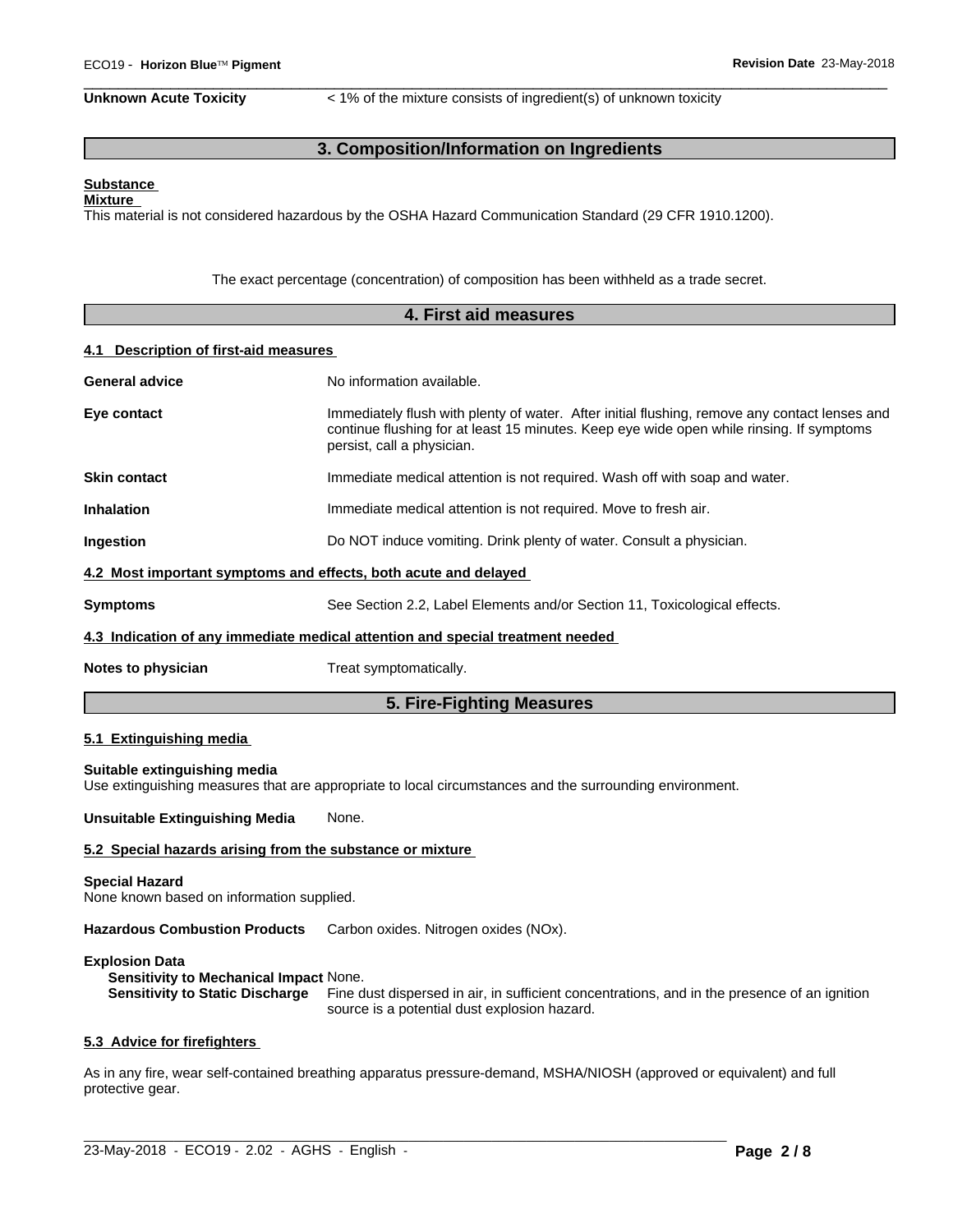# **6. Accidental Release Measures**

 $\overline{\phantom{a}}$  ,  $\overline{\phantom{a}}$  ,  $\overline{\phantom{a}}$  ,  $\overline{\phantom{a}}$  ,  $\overline{\phantom{a}}$  ,  $\overline{\phantom{a}}$  ,  $\overline{\phantom{a}}$  ,  $\overline{\phantom{a}}$  ,  $\overline{\phantom{a}}$  ,  $\overline{\phantom{a}}$  ,  $\overline{\phantom{a}}$  ,  $\overline{\phantom{a}}$  ,  $\overline{\phantom{a}}$  ,  $\overline{\phantom{a}}$  ,  $\overline{\phantom{a}}$  ,  $\overline{\phantom{a}}$ 

# **6.1 Personal precautions, protective equipment and emergency procedures**

Ensure adequate ventilation, especially in confined areas. Use personal protective equipment.

#### **6.2 Environmental precautions**

Dust deposits should not be allowed to accumulate on surfaces as these may form an explosive mixture if they are released into the atmosphere in sufficient concentration. Avoid dispersal of dust in the air (i.e., cleaning dusty surfaces with compressed air). Nonsparking tools should be used. Prevent product from entering drains. See Section 12 for additional Ecological information.

#### **6.3 Methods and materials for containment and cleaning up**

| <b>Methods for Containment</b> | Prevent dust cloud. Cover powder spill with plastic sheet or tarp to minimize spreading.                                                                                                                                                                                                                                                                                                |
|--------------------------------|-----------------------------------------------------------------------------------------------------------------------------------------------------------------------------------------------------------------------------------------------------------------------------------------------------------------------------------------------------------------------------------------|
| Methods for cleaning up        | Avoid dust formation. Take precautionary measures against static discharges. Do not dry<br>sweep dust. Wet dust with water before sweeping or use a vacuum to collect dust. Use<br>personal protective equipment. Take up mechanically and collect in suitable container for<br>disposal. Prevent product from entering drains. Keep in suitable and closed containers for<br>disposal. |

# **7. Handling and storage**

#### **7.1 Precautions for safe handling**

| Advice on safe handling                                          | Avoid dust formation. Take precautionary measures against static discharges. Fine dust<br>dispersed in air may ignite. Wear personal protective equipment. |
|------------------------------------------------------------------|------------------------------------------------------------------------------------------------------------------------------------------------------------|
| <b>Hygiene measures</b>                                          | Handle in accordance with good industrial hygiene and safety practice.                                                                                     |
| 7.2 Conditions for safe storage, including any incompatibilities |                                                                                                                                                            |
| <b>Storage Conditions</b>                                        | Keep tightly closed in a dry and cool place.                                                                                                               |
| <b>Materials to Avoid</b>                                        | No materials to be especially mentioned.                                                                                                                   |
|                                                                  |                                                                                                                                                            |

# **8. Exposure controls/personal protection**

# **8.1 Exposure Guidelines**

#### **8.2 Appropriate engineering controls**

**Engineering Measures** Showers

Eyewash stations Ventilation systems.

#### **8.3 Individual protection measures, such as personal protective equipment**

| <b>Eye/Face Protection</b>    | Safety glasses with side-shields.                                                                              |
|-------------------------------|----------------------------------------------------------------------------------------------------------------|
| Skin and body protection      | Wear chemical resistant footwear and clothing such as gloves, an apron or a whole body<br>suit as appropriate. |
| <b>Respiratory protection</b> | . NIOSH/MSHA approved respiratory protection should be worn if exposure is anticipated.                        |
| <b>Hygiene measures</b>       | See section 7 for more information                                                                             |

 $\_$  ,  $\_$  ,  $\_$  ,  $\_$  ,  $\_$  ,  $\_$  ,  $\_$  ,  $\_$  ,  $\_$  ,  $\_$  ,  $\_$  ,  $\_$  ,  $\_$  ,  $\_$  ,  $\_$  ,  $\_$  ,  $\_$  ,  $\_$  ,  $\_$  ,  $\_$  ,  $\_$  ,  $\_$  ,  $\_$  ,  $\_$  ,  $\_$  ,  $\_$  ,  $\_$  ,  $\_$  ,  $\_$  ,  $\_$  ,  $\_$  ,  $\_$  ,  $\_$  ,  $\_$  ,  $\_$  ,  $\_$  ,  $\_$  ,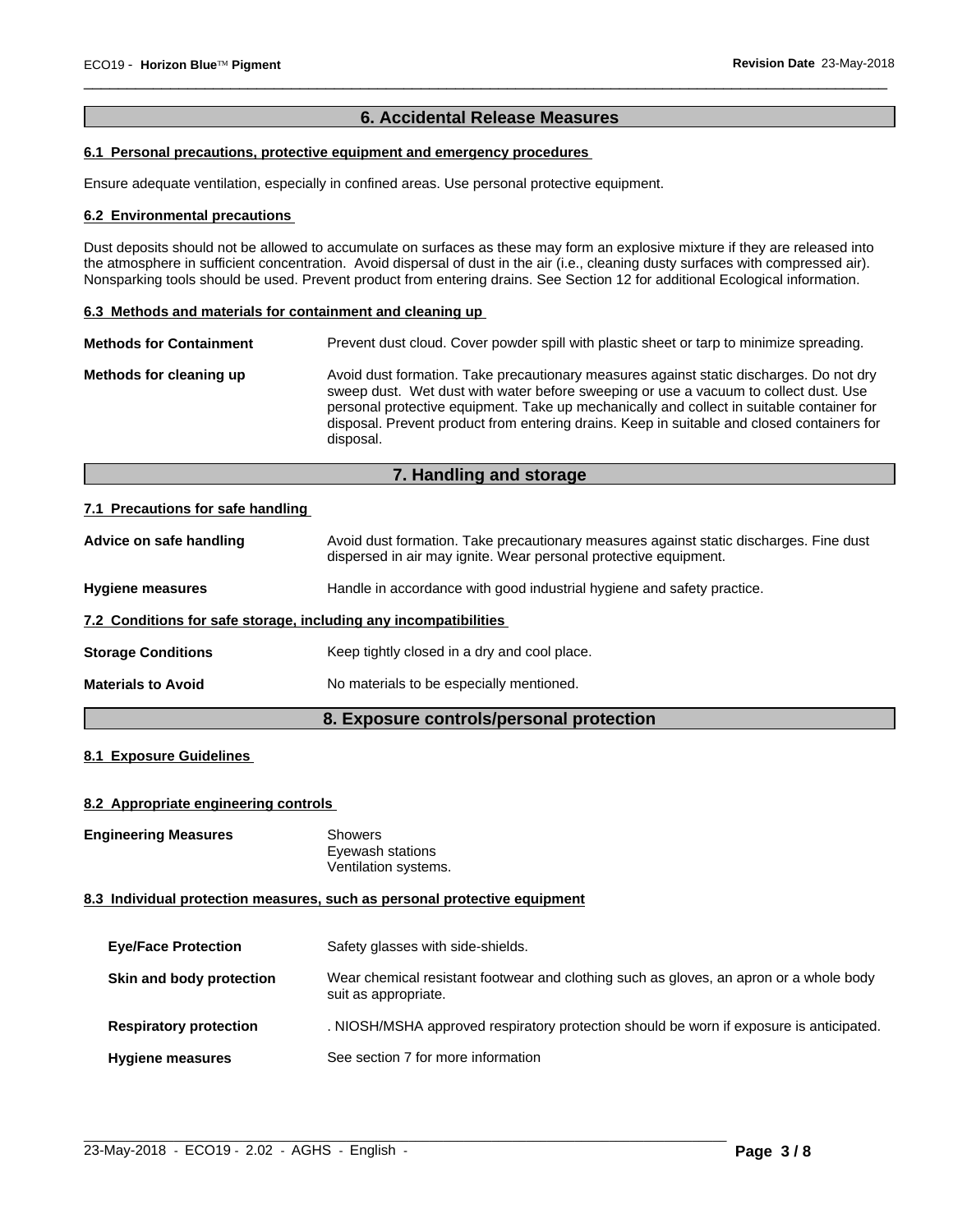# **9. Physical and chemical properties**

 $\overline{\phantom{a}}$  ,  $\overline{\phantom{a}}$  ,  $\overline{\phantom{a}}$  ,  $\overline{\phantom{a}}$  ,  $\overline{\phantom{a}}$  ,  $\overline{\phantom{a}}$  ,  $\overline{\phantom{a}}$  ,  $\overline{\phantom{a}}$  ,  $\overline{\phantom{a}}$  ,  $\overline{\phantom{a}}$  ,  $\overline{\phantom{a}}$  ,  $\overline{\phantom{a}}$  ,  $\overline{\phantom{a}}$  ,  $\overline{\phantom{a}}$  ,  $\overline{\phantom{a}}$  ,  $\overline{\phantom{a}}$ 

# **9.1 Information on basic physical and chemical properties**

| <b>Physical state</b>              | Solid                                 |                          |                          |
|------------------------------------|---------------------------------------|--------------------------|--------------------------|
| Appearance                         | Powder                                | <b>Color</b>             | <b>Blue</b>              |
| Odor                               | Mild                                  | <b>Odor Threshold</b>    | No information available |
| <b>Property</b>                    | <b>Values</b>                         | Remarks • Methods        |                          |
| рH                                 | Not Applicable                        |                          |                          |
| <b>Melting/freezing point</b>      | 145 °C / 293 °F                       |                          |                          |
| <b>Boiling point/boiling range</b> | Not applicable                        | No information available |                          |
| <b>Flash Point</b>                 |                                       | No information available |                          |
| <b>Evaporation rate</b>            | Not Applicable                        | No information available |                          |
| Flammability (solid, gas)          |                                       | No information available |                          |
| <b>Flammability Limits in Air</b>  |                                       |                          |                          |
| upper flammability limit           |                                       | No information available |                          |
| lower flammability limit           |                                       | No information available |                          |
| Vapor pressure                     | Not Applicable                        |                          |                          |
| Vapor density                      | Not Applicable                        |                          |                          |
| <b>Specific Gravity</b>            | 1.2                                   |                          |                          |
| <b>Water solubility</b>            | Insoluble in water                    |                          |                          |
| Solubility in other solvents       |                                       | No information available |                          |
| <b>Partition coefficient</b>       |                                       | No information available |                          |
| <b>Autoignition temperature</b>    |                                       | No information available |                          |
| <b>Decomposition temperature</b>   |                                       | No information available |                          |
| <b>Viscosity, kinematic</b>        |                                       | No information available |                          |
| Viscosity, dynamic                 |                                       | No information available |                          |
| <b>Explosive properties</b>        | Fine dust dispersed in air may ignite |                          |                          |
| <b>Oxidizing Properties</b>        |                                       | No information available |                          |
| 0.0. Other information             |                                       |                          |                          |

#### **9.2 Other information Volatile organic compounds (VOC)** None **content**

# **10. Stability and Reactivity**

 $\_$  ,  $\_$  ,  $\_$  ,  $\_$  ,  $\_$  ,  $\_$  ,  $\_$  ,  $\_$  ,  $\_$  ,  $\_$  ,  $\_$  ,  $\_$  ,  $\_$  ,  $\_$  ,  $\_$  ,  $\_$  ,  $\_$  ,  $\_$  ,  $\_$  ,  $\_$  ,  $\_$  ,  $\_$  ,  $\_$  ,  $\_$  ,  $\_$  ,  $\_$  ,  $\_$  ,  $\_$  ,  $\_$  ,  $\_$  ,  $\_$  ,  $\_$  ,  $\_$  ,  $\_$  ,  $\_$  ,  $\_$  ,  $\_$  ,

#### **10.1 Reactivity**

No dangerous reaction known under conditions of normal use

# **10.2 Chemical stability**

Stable

#### **10.3 Possibility of hazardous reactions**

None under normal processing.

#### **10.4 Conditions to Avoid**

Dust formation. Take precautionary measures against static discharges.

#### **10.5 Incompatible Materials**

None known based on information supplied.

#### **10.6 Hazardous Decomposition Products**

None known based on information supplied.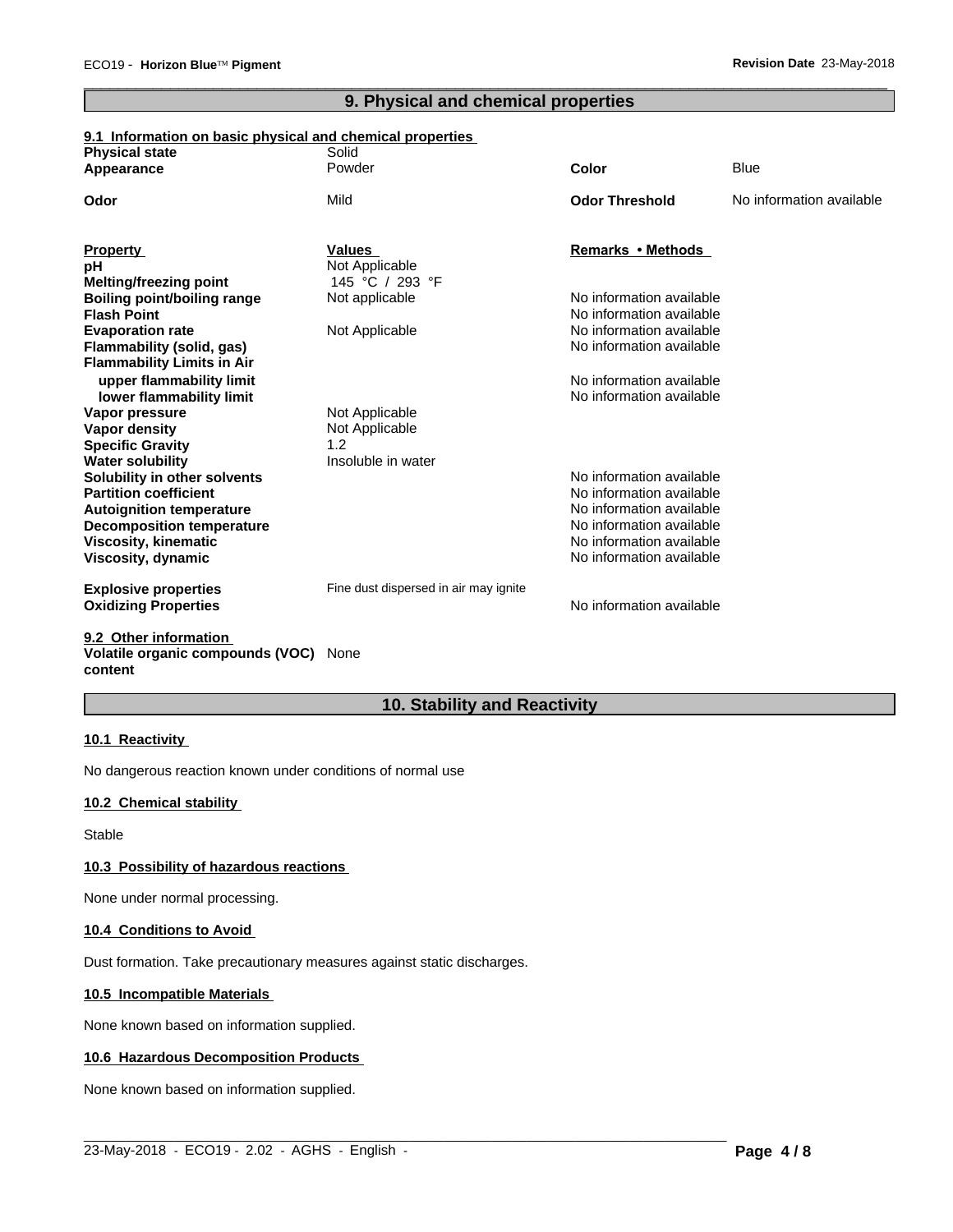# **11. Toxicological information**

 $\overline{\phantom{a}}$  ,  $\overline{\phantom{a}}$  ,  $\overline{\phantom{a}}$  ,  $\overline{\phantom{a}}$  ,  $\overline{\phantom{a}}$  ,  $\overline{\phantom{a}}$  ,  $\overline{\phantom{a}}$  ,  $\overline{\phantom{a}}$  ,  $\overline{\phantom{a}}$  ,  $\overline{\phantom{a}}$  ,  $\overline{\phantom{a}}$  ,  $\overline{\phantom{a}}$  ,  $\overline{\phantom{a}}$  ,  $\overline{\phantom{a}}$  ,  $\overline{\phantom{a}}$  ,  $\overline{\phantom{a}}$ 

# **11.1 Acute toxicity**

#### **Numerical measures of toxicity: Product Information**

 $\_$  ,  $\_$  ,  $\_$  ,  $\_$  ,  $\_$  ,  $\_$  ,  $\_$  ,  $\_$  ,  $\_$  ,  $\_$  ,  $\_$  ,  $\_$  ,  $\_$  ,  $\_$  ,  $\_$  ,  $\_$  ,  $\_$  ,  $\_$  ,  $\_$  ,  $\_$  ,  $\_$  ,  $\_$  ,  $\_$  ,  $\_$  ,  $\_$  ,  $\_$  ,  $\_$  ,  $\_$  ,  $\_$  ,  $\_$  ,  $\_$  ,  $\_$  ,  $\_$  ,  $\_$  ,  $\_$  ,  $\_$  ,  $\_$  ,

**Unknown Acute Toxicity**  $\lt$  1% of the mixture consists of ingredient(s) of unknown toxicity

#### **Numerical measures of toxicity: Component Information**

### **11.2 Information on toxicologicaleffects**

#### **Skin corrosion/irritation**

Product Information • May cause irritation Component Information • No information available

#### **Serious eye damage/eye irritation**

Product Information • May cause eye irritation Component Information • No information available

# **Respiratory or skin sensitization**

Product Information • No information available Component Information • No information available

# **Germ cell mutagenicity**

Product Information • No information available Component Information • No information available

# **Carcinogenicity**

Product Information • Contains no ingredient listed as a carcinogen Component Information •

#### **Reproductive toxicity**

Product Information • No information available Component Information • No information available

**STOT - single exposure** No information available

#### **STOT - repeated exposure**

• No known effect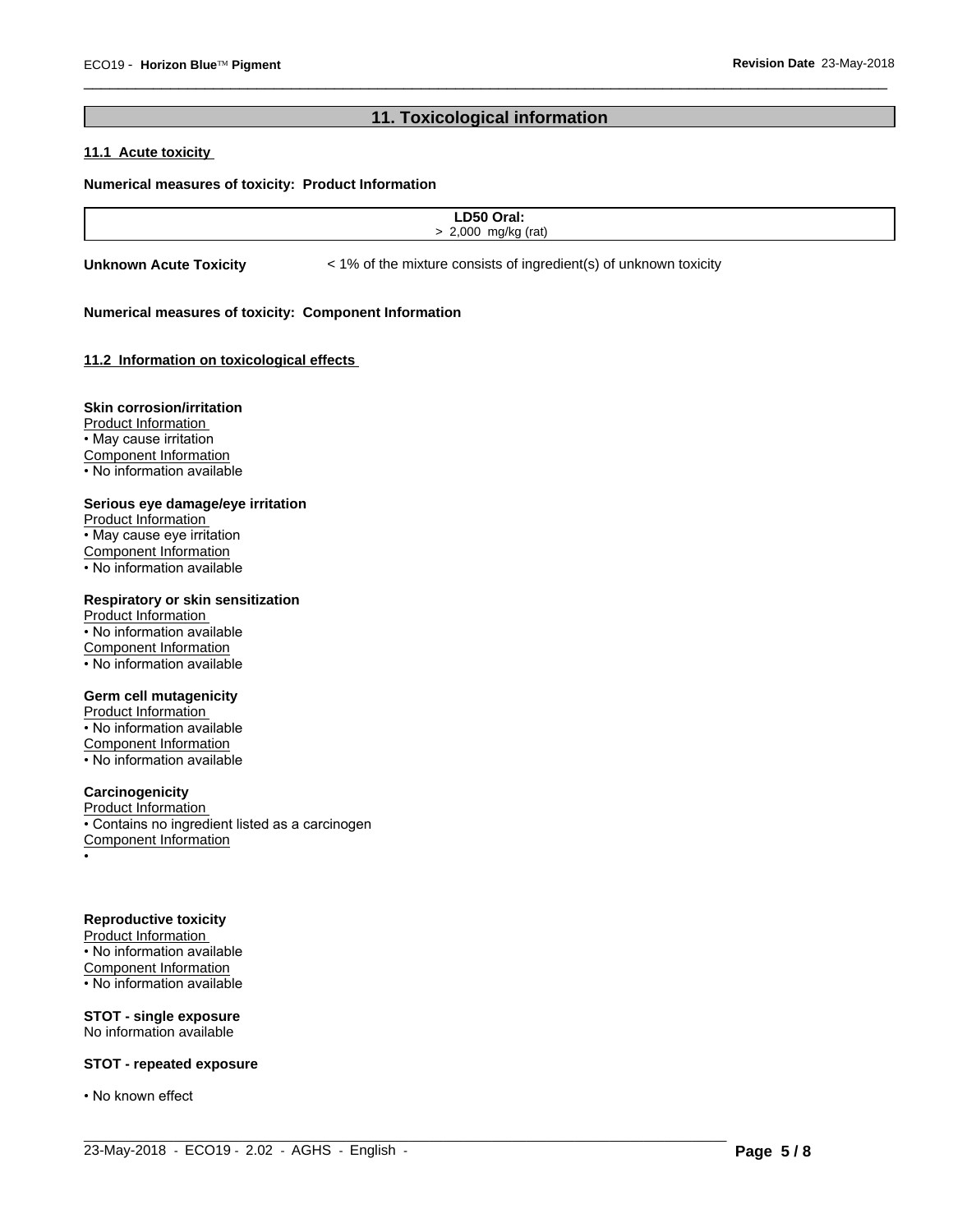#### **Other adverse effects**

Product Information • No information available Component Information • No information available

**Aspiration hazard** Product Information

• No information available Component Information • No information available

# **12. Ecological information**

 $\overline{\phantom{a}}$  ,  $\overline{\phantom{a}}$  ,  $\overline{\phantom{a}}$  ,  $\overline{\phantom{a}}$  ,  $\overline{\phantom{a}}$  ,  $\overline{\phantom{a}}$  ,  $\overline{\phantom{a}}$  ,  $\overline{\phantom{a}}$  ,  $\overline{\phantom{a}}$  ,  $\overline{\phantom{a}}$  ,  $\overline{\phantom{a}}$  ,  $\overline{\phantom{a}}$  ,  $\overline{\phantom{a}}$  ,  $\overline{\phantom{a}}$  ,  $\overline{\phantom{a}}$  ,  $\overline{\phantom{a}}$ 

#### **12.1 Toxicity**

**Ecotoxicity No information available** 

8.611 % of the mixture consists of components(s) of unknown hazards to the aquatic environment

#### **Ecotoxicity effects**

#### **12.2 Persistence and degradability**

Total Biodegradation = 0.78% (based on computer modeling).

#### **12.3 Bioaccumulative potential**

Discharge into the environment must be avoided

#### **12.4 Mobility in soil**

No information available.

#### **12.5 Other adverse effects**

No information available

### **13. Disposal Considerations**

#### **13.1 Waste treatment methods**

Dispose of in accordance with federal, state, and local regulations.

### **14. Transport Information**

| DOT         | Not regulated |
|-------------|---------------|
| MEX         | Not regulated |
| <b>IMDG</b> | Not regulated |
| IATA        | Not regulated |

# **15. Regulatory information**

 $\_$  ,  $\_$  ,  $\_$  ,  $\_$  ,  $\_$  ,  $\_$  ,  $\_$  ,  $\_$  ,  $\_$  ,  $\_$  ,  $\_$  ,  $\_$  ,  $\_$  ,  $\_$  ,  $\_$  ,  $\_$  ,  $\_$  ,  $\_$  ,  $\_$  ,  $\_$  ,  $\_$  ,  $\_$  ,  $\_$  ,  $\_$  ,  $\_$  ,  $\_$  ,  $\_$  ,  $\_$  ,  $\_$  ,  $\_$  ,  $\_$  ,  $\_$  ,  $\_$  ,  $\_$  ,  $\_$  ,  $\_$  ,  $\_$  ,

**15.1 International Inventories**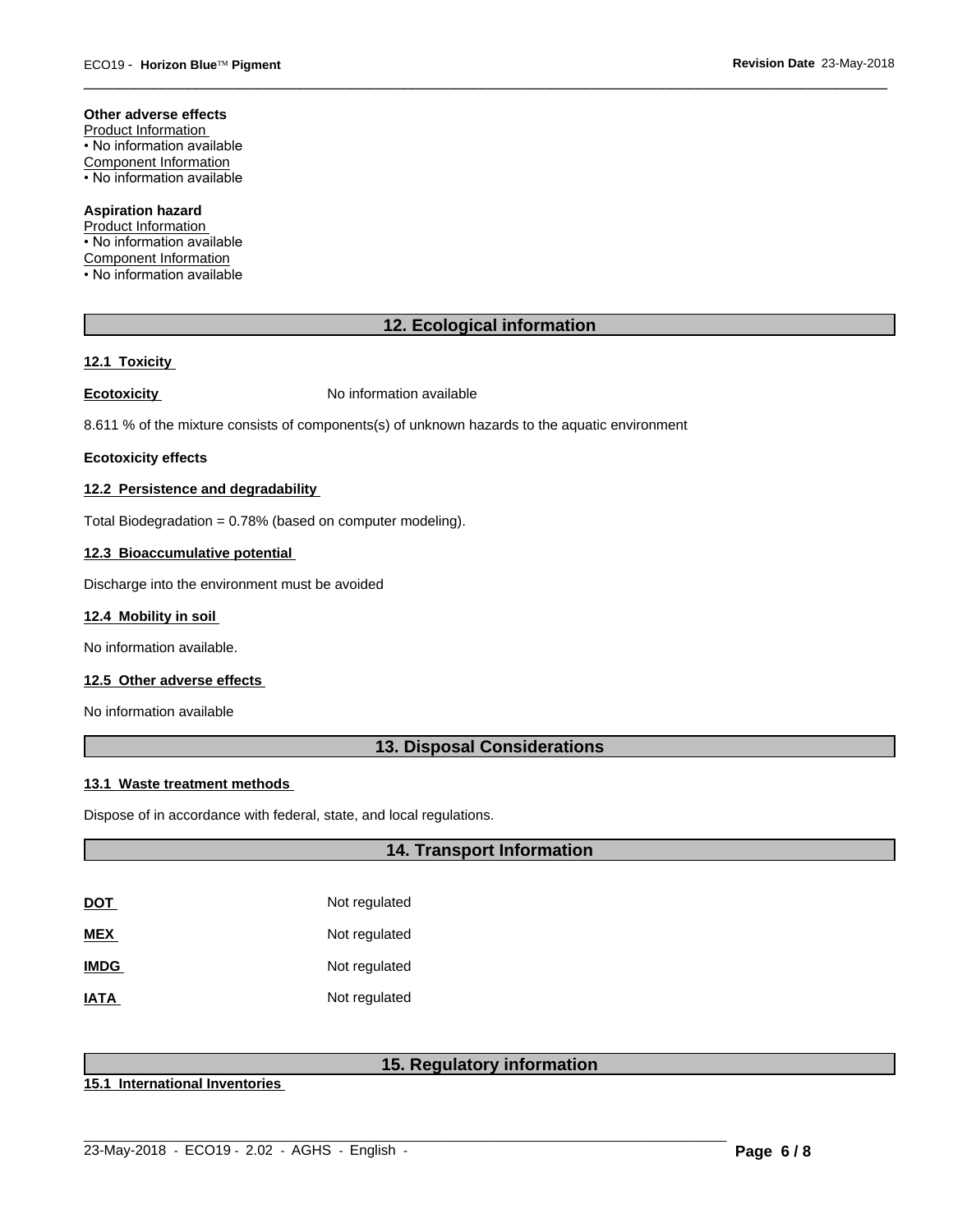| <b>TSCA</b>          | Complies                 |  |
|----------------------|--------------------------|--|
|                      |                          |  |
| <b>DSL</b>           |                          |  |
| <b>EINECS/ELINCS</b> | Complies                 |  |
| <b>ENCS</b>          |                          |  |
| <b>IECSC</b>         | Complies                 |  |
| <b>KECL</b>          | $\overline{\phantom{0}}$ |  |
| <b>PICCS</b>         | -                        |  |
| <b>AICS</b>          | $\overline{\phantom{0}}$ |  |
| <b>NZIoC</b>         | $\overline{\phantom{0}}$ |  |

 **TSCA** - United States Toxic Substances Control Act Section 8(b) Inventory

 **DSL** - Canadian Domestic Substances List

 **EINECS/ELINCS** - European Inventory of Existing Chemical Substances/European List of Notified Chemical Substances

 **PICCS** - Philippines Inventory of Chemicals and Chemical Substances

 **ENCS** - Japan Existing and New Chemical Substances

 **IECSC** - China Inventory of Existing Chemical Substances

 **KECL** - Korean Existing and Evaluated Chemical Substances

 **PICCS** - Philippines Inventory of Chemicals and Chemical Substances

 **AICS** - Australian Inventory of Chemical Substances

 **NZIoC** - New Zealand Inventory of Chemicals

### **15.2 U.S. Federal Regulations**

#### **SARA 313**

Section 313 of Title III of the Superfund Amendments and Reauthorization Act of 1986 (SARA). This product does not contain any chemicals which are subject to the reporting requirements of the Act and Title 40 of the Code of Federal Regulations, Part 372

#### **15.3 Pesticide Information**

Not applicable

#### **15.4 U.S. State Regulations**

#### **California Proposition 65**

This product does not contain any Proposition 65 chemicals

| <b>16. Other information</b> |                        |                       |                          |                                           |
|------------------------------|------------------------|-----------------------|--------------------------|-------------------------------------------|
| <b>NFPA</b>                  | <b>Health Hazard -</b> | Flammability -        | Instability -            | <b>Physical and chemical</b><br>hazards - |
| <b>HMIS</b>                  | <b>Health Hazard 1</b> | <b>Flammability 1</b> | <b>Physical Hazard 0</b> | Personal protection X                     |
|                              |                        |                       |                          |                                           |

#### **Legend:**

*ACGIH (American Conference of Governmental Industrial Hygienists) Ceiling* (C) *DOT (Department of Transportation) EPA (Environmental Protection Agency) IARC (International Agency for Research on Cancer) International Air Transport Association (IATA) International Maritime Dangerous Goods (IMDG) NIOSH (National Institute for Occupational Safety and Health) NTP (National Toxicology Program) OSHA (Occupational Safety and Health Administration of the US Department of Labor) PEL (Permissible Exposure Limit) Reportable Quantity (RQ) Skin designation* (S\*) *STEL (Short Term Exposure Limit) TLV® (Threshold Limit Value) TWA (time-weighted average)*

**Prepared By** DayGlo Color Corp. Regulatory Affairs/Product Safety

 $\_$  ,  $\_$  ,  $\_$  ,  $\_$  ,  $\_$  ,  $\_$  ,  $\_$  ,  $\_$  ,  $\_$  ,  $\_$  ,  $\_$  ,  $\_$  ,  $\_$  ,  $\_$  ,  $\_$  ,  $\_$  ,  $\_$  ,  $\_$  ,  $\_$  ,  $\_$  ,  $\_$  ,  $\_$  ,  $\_$  ,  $\_$  ,  $\_$  ,  $\_$  ,  $\_$  ,  $\_$  ,  $\_$  ,  $\_$  ,  $\_$  ,  $\_$  ,  $\_$  ,  $\_$  ,  $\_$  ,  $\_$  ,  $\_$  ,